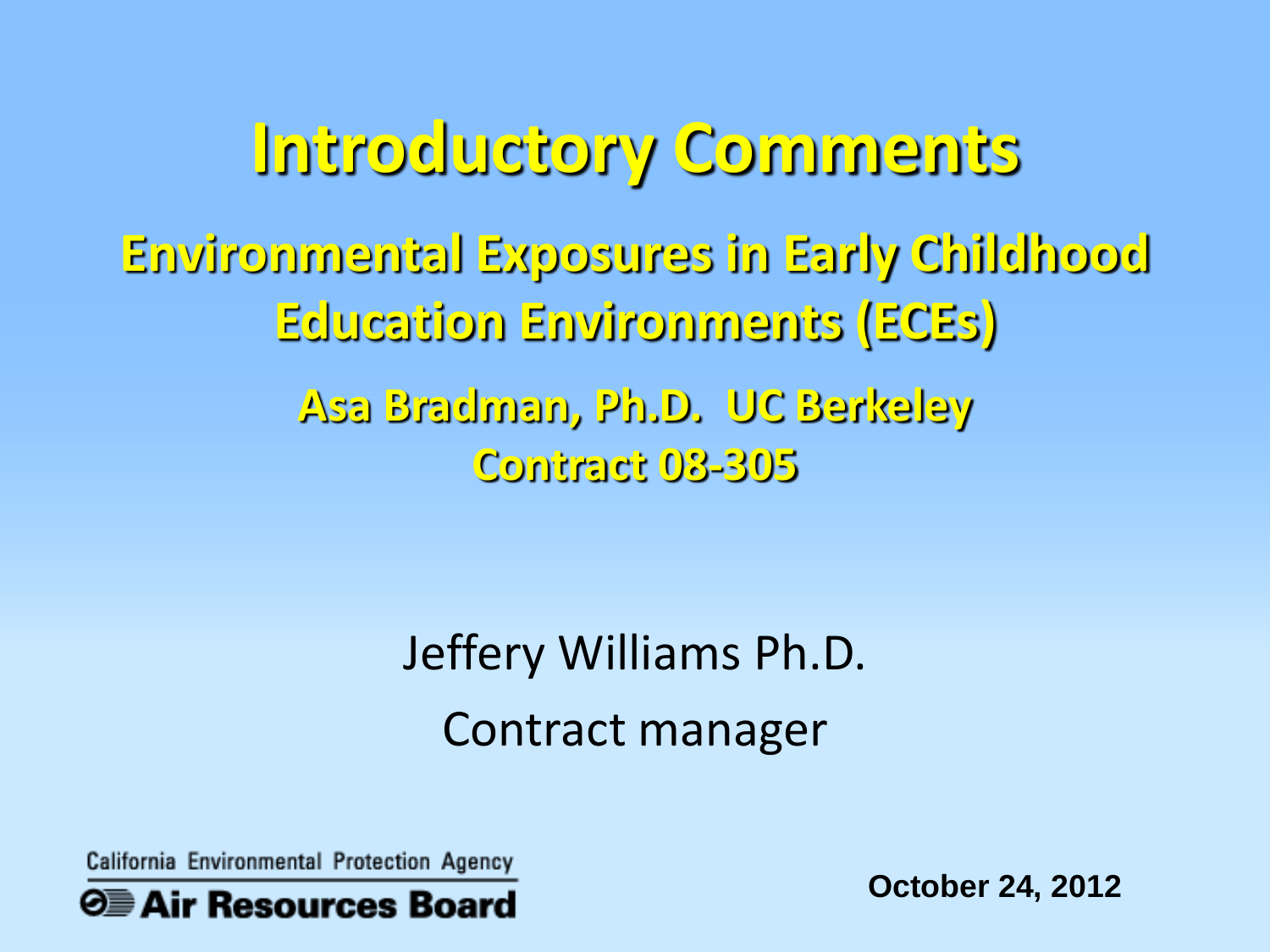## **Why Fund this Study?**

- Children more vulnerable to air pollution
	- Children experience higher exposures to contaminants than adults per unit body mass
	- Children still developing immunologically and neurologically
	- Exposures can exacerbate asthma, impair neurocognitive function, cause reproductive harm, increase risk of cancer
- • Unhealthful levels of some air pollutants found in prior studies of California schools and homes
- Need better understanding of exposure in daycare centers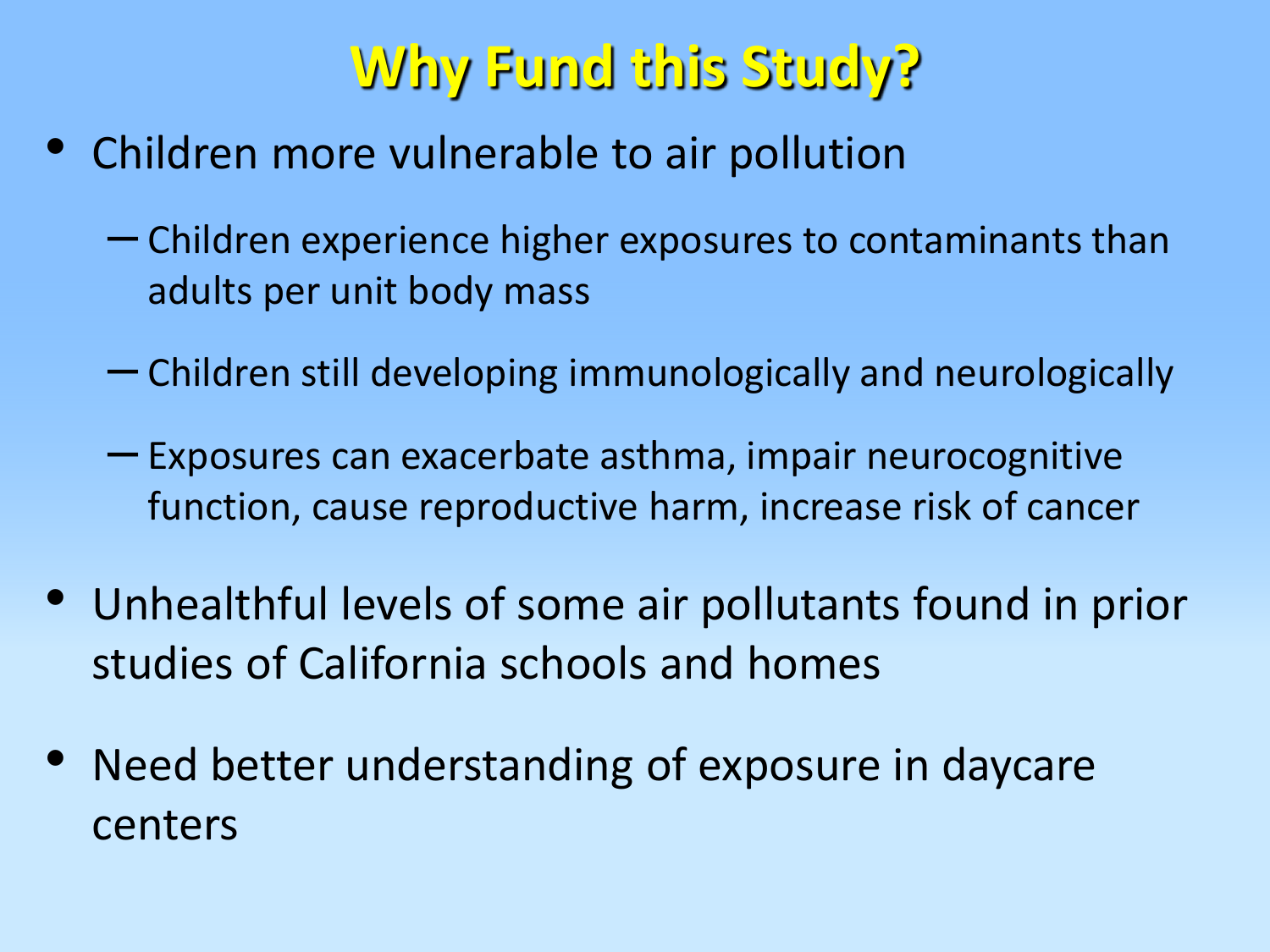## **Health Findings** : ea th F"nd"ngs

- Most air pollutant levels in daycare centers similar to those in schools and homes:
	- Most facilities had levels of formaldehyde exceeding health guidelines
	- Many facilities had particle levels (PM10) exceeding the California ambient air quality standard (24 hour)
	- Lead was detectable in floor dust